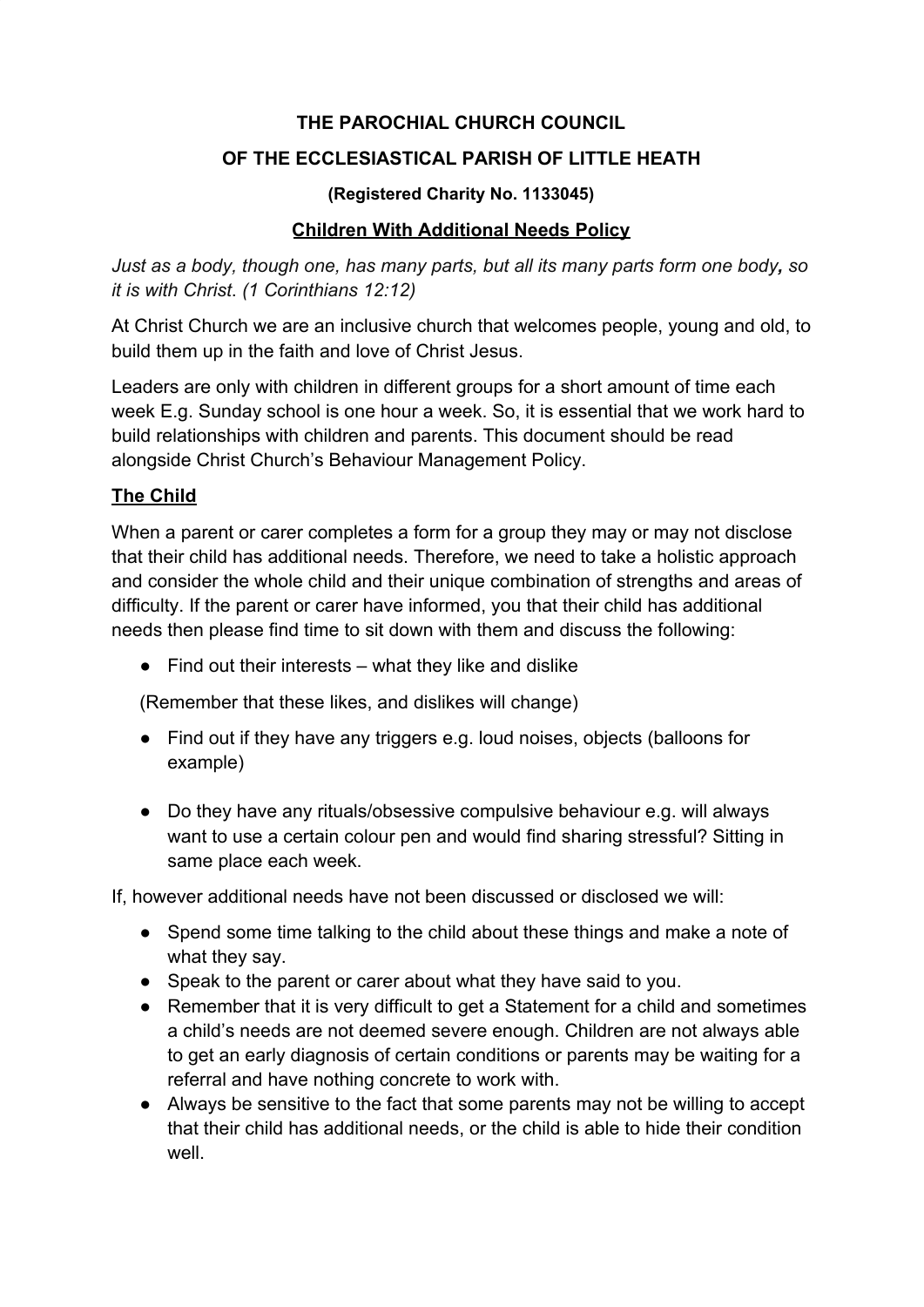# **Coping Strategies**

Many children get anxious starting new activities. This may be because they don't know anyone, what to expect or where things are. For children with additional needs these anxieties can be even more heightened.

# **We will:**

- Allow the child to gradually join a group or activity and discuss this with the parents and if appropriate the children or young person. It may be that they struggle attending the whole session of just struggle with particular activities e.g. team games, talking to peers.
- Give them a choice but the options are of YOUR choosing not theirs. We will not force them to do anything they don't want to do.
- Support the emotional and social needs of the child by giving them more time to express themselves, repeating instructions clearly, showing them what to do by doing it ourselves or sitting next to them in a group activity to prompt them.
- Plan and prepare for transitions during the session. E.g. visual timetables, showing a child the room before the session, where they can sit etc.
- Meet with parents and child regularly, at least every half term to find out if there are any changes to their needs E.g. likes/dislikes/triggers

# **Resources to use:**

- Visual timetables Pictures with words underneath and make sure they are up in a prominent place every session.
- Now and next boards Use a small whiteboard and you can have this next to you or near child
- Clear routines and structure  $-$  try to keep some consistency. E.g. time of bible teaching/where they sit for certain activities. Refreshments at a certain time.
- Specialist resources sensory box or bag with toys in e.g. Fidget spinner. Remember this is their special bag not the groups. Be specific with the children in the group as to who can use it and If only one child you could label it with a card luggage tag, so it is easy to take names on and off the bag.
- Special cushion for that child so they know where to sit for different activities.

# **Speaking and Listening**

Speaking and listening activities promote social interaction within sessions. For some children social interaction is extremely difficult and they don't always know how to interact with others.

# **To help children we will:**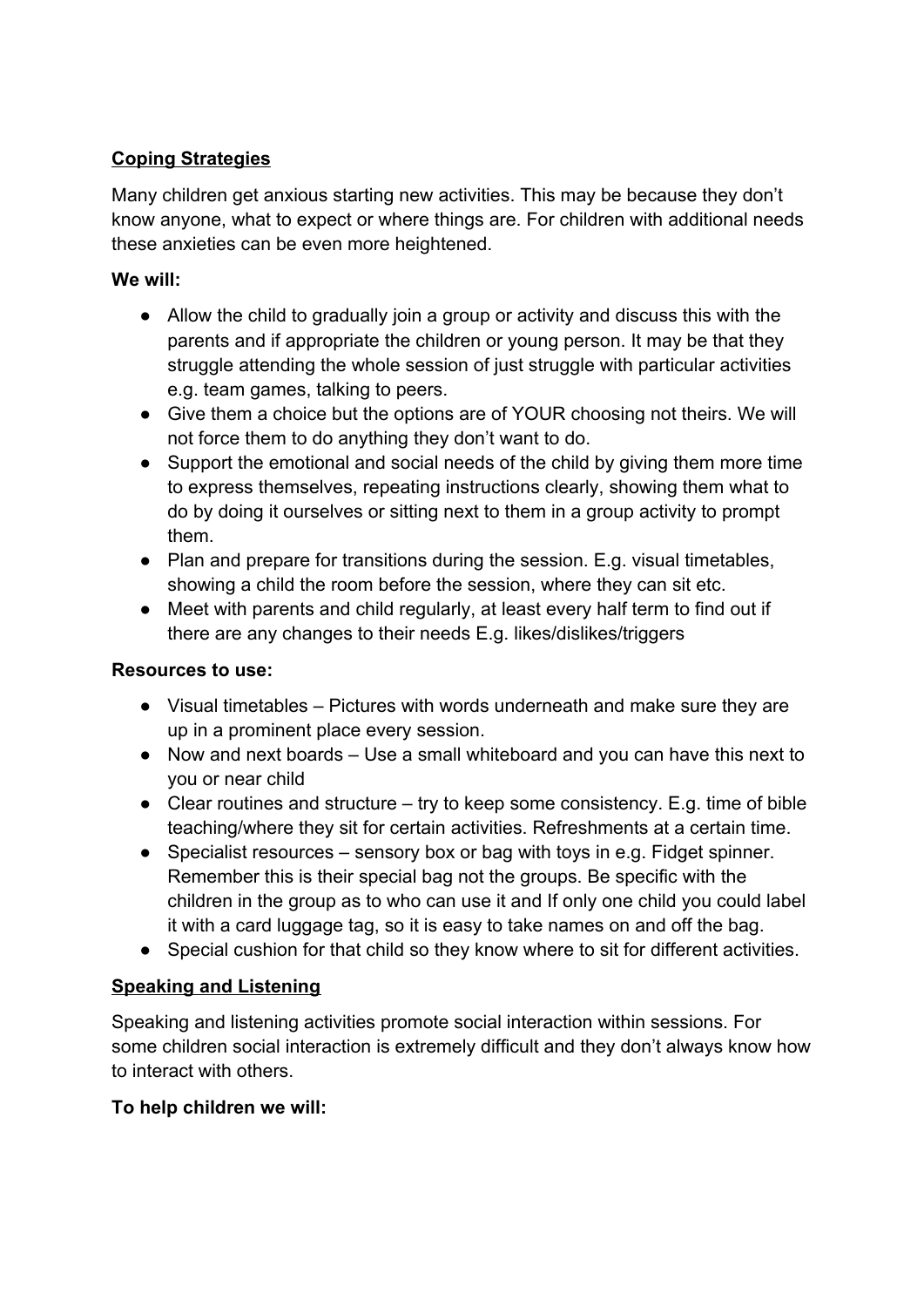- Structure talks or games so they are clear, and everyone gets a chance to talk. They can also tell a friend what they think if speaking in front of others is too much.
- Remind the group of the rules, respect for each other, no shouting over each other etc.
- Use Body language to show a child that we are listening to them. Turn towards them, make eye contact, get down to their level. But be aware of personal space.
- Reinforce that we are listening to them by using some of the words they used in your reply.

# *E.g. I think David was brave fighting Goliath.*

# *Yes, I agree David was brave. Why do you think he was brave?*

### **Clear Communication**

Children can see things in a very black and white way so be accurate. For example: if you want them to go over to a certain colour state that colour clearly. E.g. a red cushion may be a crimson cushion to a child with additional needs.

Don't be vague in your answer to questions. E.g.

### *When are we having a drink?*

**In a little while**. – This does not answer the question

**In five minutes. or Straight after this bible talk.** – Answers the question clearly

### **Communication and Feedback**

It is vital as a Leader of a children's group that you communicate and build relationships with parents but make sure that you are also communicating with the other helpers and leaders who work with the child with additional needs in your group or other groups. This relates to their likes/dislikes/rituals/triggers. Remember, these can change so keep people in the loop. If a parent has mentioned a change in behaviour to you then feedback to others so that they are aware. We are all working for the same goal – to glorify God by building children up in faith.

### **Dealing with Difficult Situations**

Children can have complex needs and it is important that you understand how difficult they can find expressing themselves.

Sometimes children will refuse to do an activity. If this happens give them two choices only. This will be the activity and then another activity of **your** choosing.

E.g. Child:" I don't want to do the crossword."

Leader: "You can complete the crossword, or you can colour in the picture. You can decide."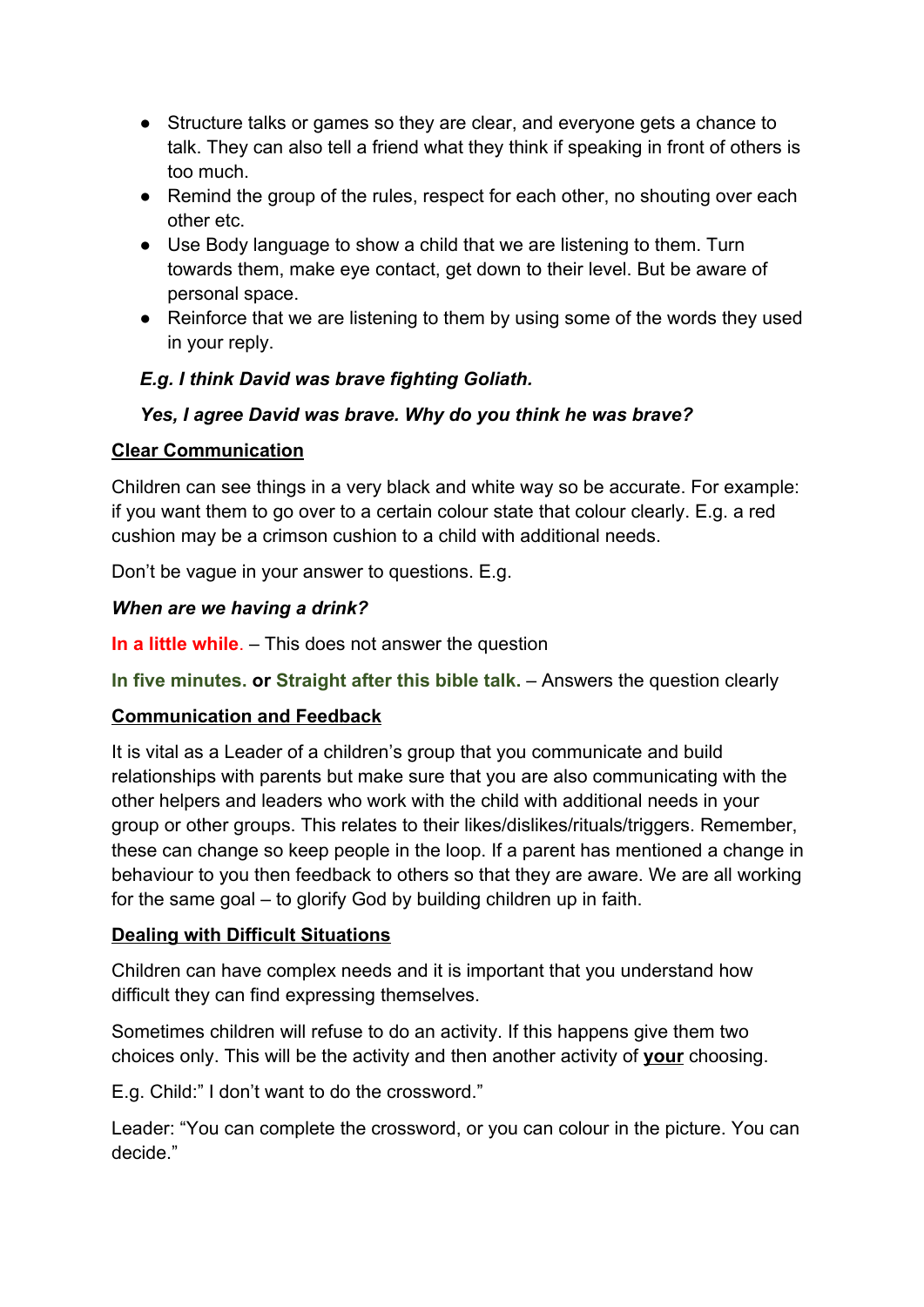If you don't give them choices their behaviour and that of the group will rapidly decline.

E.g. Child:" I don't want to do the crossword."

Leader: "That's ok, you don't have to."

Then the child gets bored so decides to occupy themselves by running around the room in a circle. Other children in the group see this and soon most of the group are running around the group in a circle!

Remember:

- **● Children can refuse to do an activity.**
- **● Give them two choices only: the activity and then another activity of your choosing.**
- **● Be aware it can take a child a few moments to decide or they may make the statement again. Repeat their two options**

# **Dealing with unacceptable behaviours**

Whenever possible leaders will use this de-escalation script when dealing with anti-social/unacceptable behaviour:

### *Child's name*

*I can see that something has happened*

*I am here to help*

*Talk and I will listen*

### *Come with me and…*

This de-escalation script aims to remove judgment, blame and disempower negative behaviours. It allows children to feel they have a voice and know their side of the story is considered, making them more open to conversation and consequences.

It may take children will additional needs longer to calm down and talk: give them time. Acknowledge that you can tell that they are upset/angry etc and that you will wait until they are ready to talk. Ask them open-ended questions and repeat what they have said to show you are listening.

A child may get very upset – don't panic! Some children find it difficult to express how they feel verbally and so can cry. Give them time to calm down.

# **Running Out / Leaving a room**

- When upset some children want to run away and hide, other children try to test authority /boundaries by running away or leaving a room.
- If they successfully leave or run away do not follow alone, you must have another adult with you.
- Make sure your group ratios allow for additional adults.